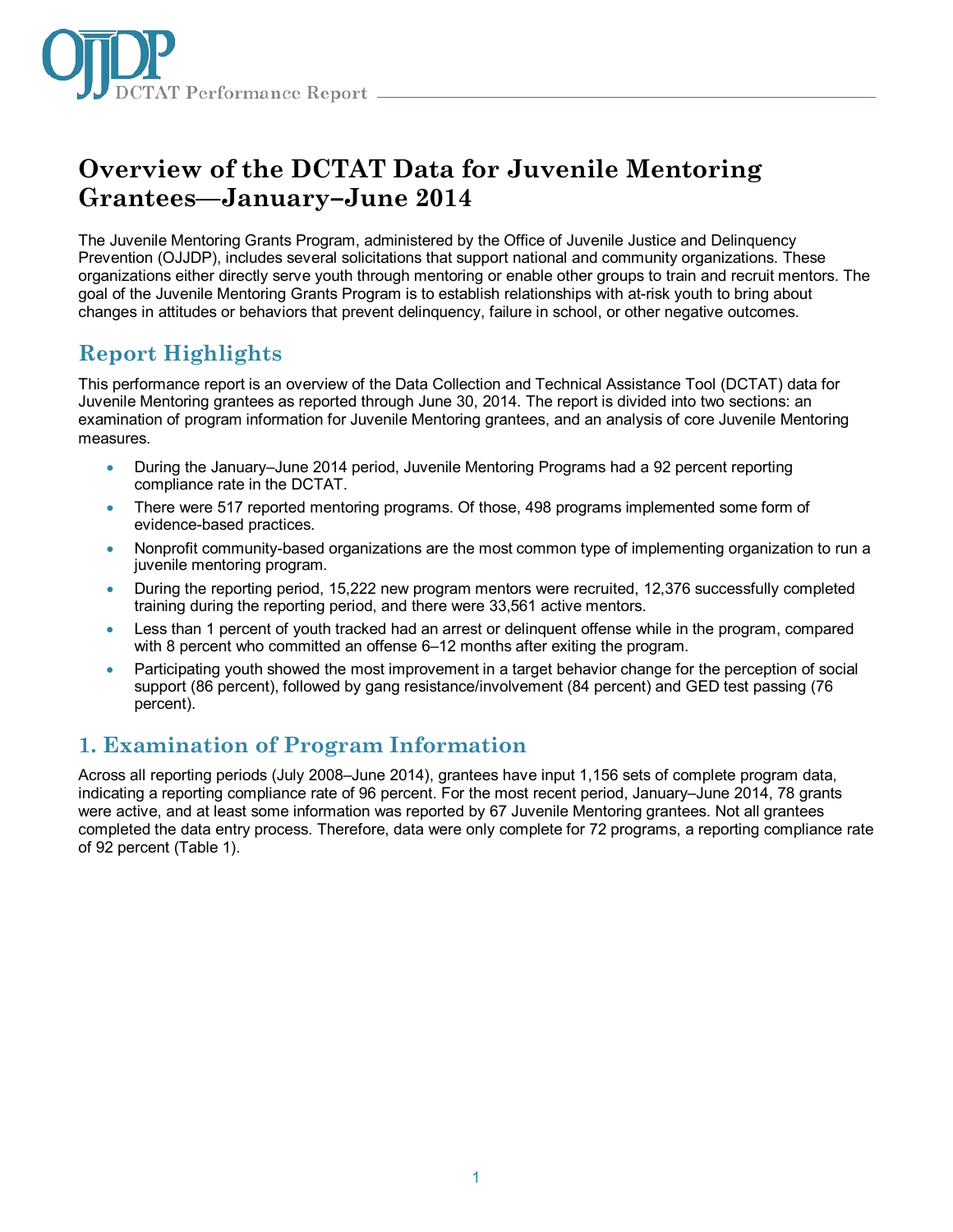|                              | <b>Status</b>      |                    |                 |              |
|------------------------------|--------------------|--------------------|-----------------|--------------|
| <b>Data Reporting Period</b> | <b>Not Started</b> | <b>In Progress</b> | <b>Complete</b> | <b>Total</b> |
| July-December 2008           | 6                  | 3                  | 20              | 29           |
| January-June 2009            | $\Omega$           | $\Omega$           | 29              | 29           |
| July-December 2009           | 3                  | $\Omega$           | 81              | 84           |
| January-June 2010            | 4                  | $\Omega$           | 74              | 78           |
| July-December 2010           | 1                  | $\overline{2}$     | 120             | 123          |
| January-June 2011            |                    | 2                  | 117             | 120          |
| July-December 2011           | 1                  | $\overline{2}$     | 143             | 146          |
| January-June 2012            | 4                  | 3                  | 128             | 135          |
| July-December 2012           | $\overline{2}$     | 1                  | 147             | 150          |
| January-June 2013            | 3                  | 1                  | 116             | 120          |
| July-December 2013           | 8                  | 1                  | 109             | 118          |
| January-June 2014            | 3                  | 3                  | 72              | 78           |
| Total                        | 36                 | 18                 | 1.156           | 1.210        |

### **Table 1. Status of Juvenile Mentoring Grantee Reporting by Period: July 2008–June 2014**

Table 2 presents aggregate demographic data for January 2013 to June 2014. More specifically, the numbers in Table 2 represent the population actually served by Juvenile Mentoring program grantees during their project period. Targeted services include any services or approaches specifically designed to meet the needs of the population (e.g., gender-specific, culturally based, developmentally appropriate).

The target population information is only required to be reported once in the DCTAT. However, grantees may update their target population to best fit their program during the life of the award. Due to the nature of the reporting requirement, the target population number is steady throughout each reporting period. The slight variation in numbers between each reporting period is due to the number of active or inactive Federal Awards and subawards during the reporting period or to additional services grantees may have added to their programs.

|                                               | <b>Grantees Serving Group During Project Period</b> |                    |                   |  |
|-----------------------------------------------|-----------------------------------------------------|--------------------|-------------------|--|
| <b>Population</b>                             | January-June 2013                                   | July-December 2013 | January-June 2014 |  |
| <b>Race/Ethnicity</b>                         |                                                     |                    |                   |  |
| American Indian/Alaska Native                 | 185                                                 | 200                | 185               |  |
| Asian                                         | 161                                                 | 188                | 163               |  |
| Black/African American                        | 439                                                 | 466                | 421               |  |
| Hispanic or Latino (of Any Race)              | 352                                                 | 387                | 348               |  |
| Native Hawaiian and Other Pacific<br>Islander | 113                                                 | 128                | 116               |  |
| <b>Other Race</b>                             | 175                                                 | 181                | 183               |  |
| White/Caucasian                               | 403                                                 | 422                | 376               |  |
| Caucasian/Non-Latino                          | 259                                                 | 304                | 275               |  |
| Youth Population Not Served Directly          | 17                                                  | 27                 | 13                |  |
| <b>Justice System Status</b>                  |                                                     |                    |                   |  |
| At-Risk Population (No Prior Offense)         | 478                                                 | 513                | 459               |  |
| First-Time Offenders                          | 330                                                 | 316                | 328               |  |
| <b>Repeat Offenders</b>                       | 171                                                 | 155                | 156               |  |
| Sex Offenders                                 | 5                                                   | 4                  | 5                 |  |
| <b>Status Offenders</b>                       | 128                                                 | 123                | 123               |  |
| <b>Violent Offenders</b>                      | 27                                                  | 21                 | 30                |  |
| Youth Population Not Served Directly          | 16                                                  | 32                 | 20                |  |
| <b>Gender</b>                                 |                                                     |                    |                   |  |
| Male                                          | 480                                                 | 515                | 463               |  |
| Female                                        | 488                                                 | 520                | 470               |  |

#### **Table 2. Target Population: January 2013–June 2014**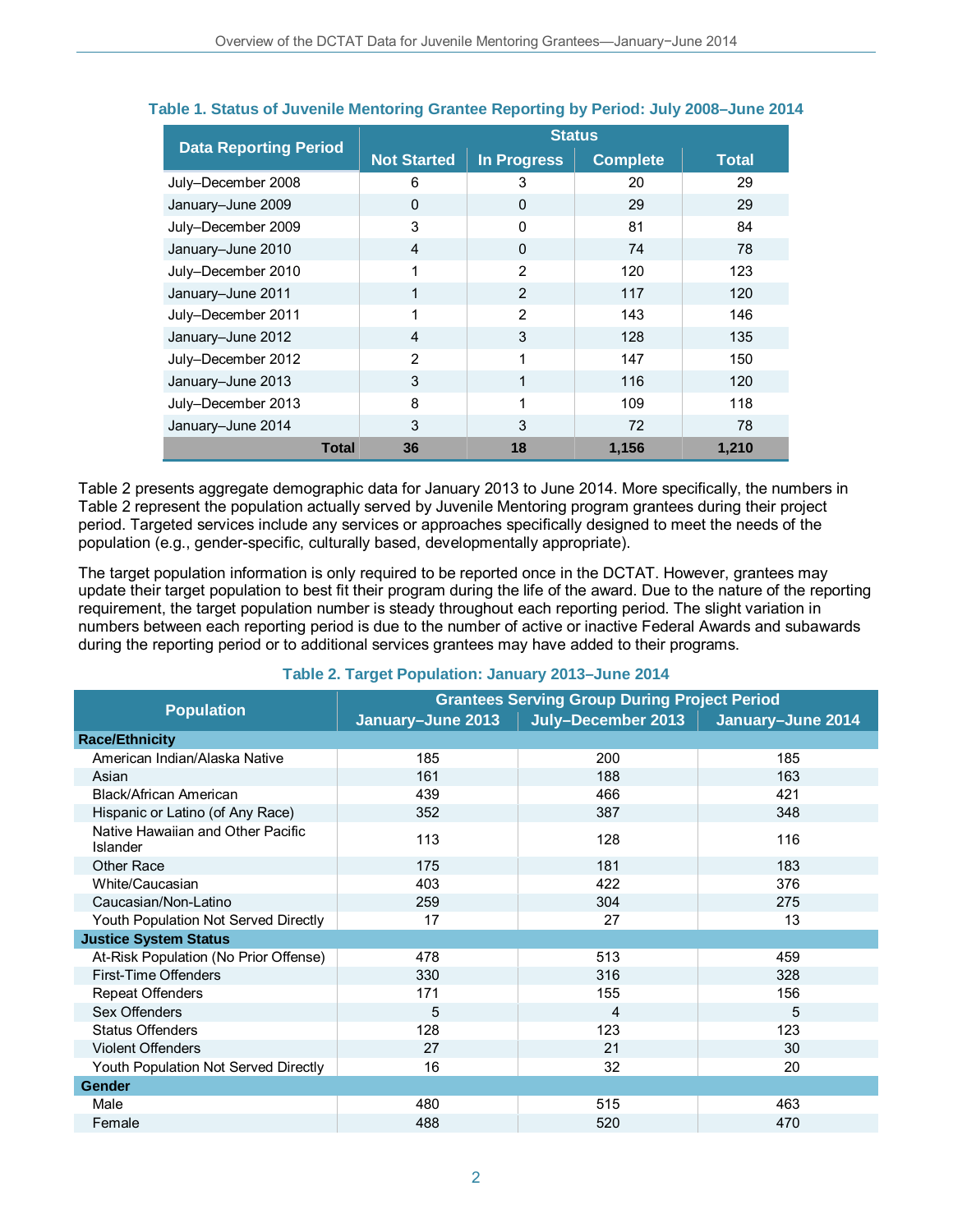|                                      | <b>Grantees Serving Group During Project Period</b> |                    |                   |  |
|--------------------------------------|-----------------------------------------------------|--------------------|-------------------|--|
| <b>Population</b>                    | January-June 2013                                   | July-December 2013 | January-June 2014 |  |
| Youth Population Not Served Directly | 16                                                  | 27                 | 14                |  |
| Age                                  |                                                     |                    |                   |  |
| $0 - 10$                             | 311                                                 | 364                | 320               |  |
| $11 - 18$                            | 496                                                 | 531                | 475               |  |
| Over 18                              | 44                                                  | 37                 | 39                |  |
| Youth Population Not Served Directly | 16                                                  | 26                 | 12                |  |
| <b>Geographic Area</b>               |                                                     |                    |                   |  |
| Rural                                | 181                                                 | 194                | 294               |  |
| Suburban                             | 273                                                 | 302                | 502               |  |
| Tribal                               | 127                                                 | 130                | 218               |  |
| Urban                                | 402                                                 | 438                | 673               |  |
| Youth Population Not Served Directly | 16                                                  | 27                 | 16                |  |
| Other                                |                                                     |                    |                   |  |
| <b>Mental Health</b>                 | 209                                                 | 220                | 210               |  |
| Substance Abuse                      | 186                                                 | 177                | 172               |  |
| Truant/Dropout                       | 360                                                 | 361                | 344               |  |

## *1.1 Evidence-Based Programming and Funding Information*

OJJDP strongly encourages the use of research and evidence-based practices to implement mentoring programs. Evidence-based programs and practices include program models that have been shown, through rigorous evaluation and replication, to be effective at preventing or reducing juvenile delinquency or related risk factors. To understand how Juvenile Mentoring grantees are prioritizing evidence-based programs, grantees are asked to report whether or not their programs are evidence based. Based on the reported data, many Juvenile Mentoring grantees and subgrantees are implementing evidence-based practices. During the January–June 2014 reporting period, there were 517 reported mentoring programs, and 498 programs (96 percent) implemented evidence-based practices (Figure 1). Overall, there is a consistent use of evidence-based practices across the reporting periods.





To further investigate the allocation of funds for evidence-based programs, during the January– June 2014 reporting period, 96 percent (\$109,470,059) of federal funds were distributed by active Juvenile Mentoring grantees and subgrantees (Figure 2). This figure includes those who reported their status as operational, meaning they expended grant funds toward program activities during the reporting period.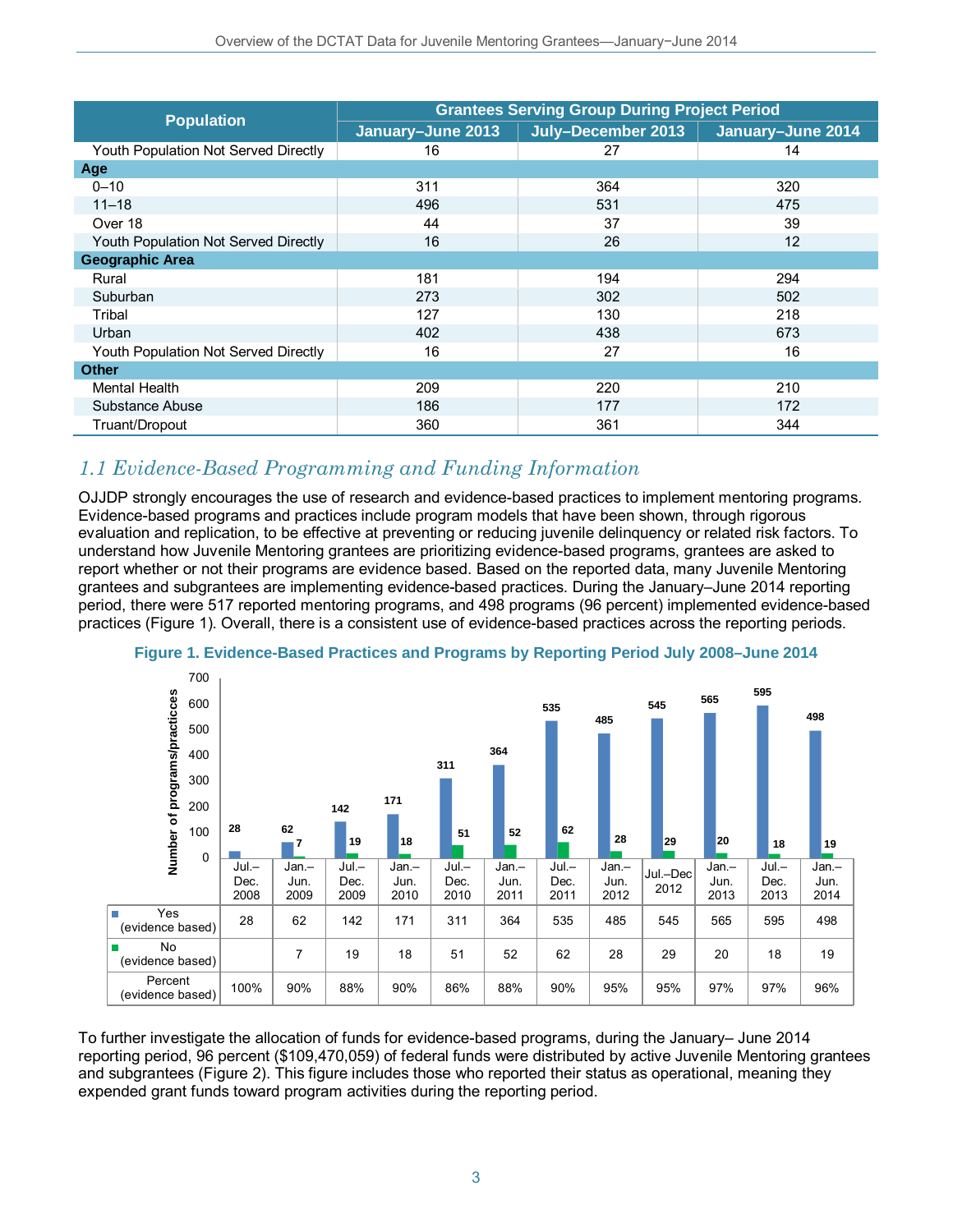

**Figure 2. Grant Funds for Evidence-Based Programs and Practices: January–June 2014**

In examining the grant amounts by state or district for the most recent reporting period, Maryland received the most funds, followed by Pennsylvania and Georgia.<sup>[1](#page-3-0)</sup> A more comprehensive comparison of Federal award amounts is shown in Table 3.

| <b>East 3: Federal Amaru Annount by Olate Of District (Donars). Jamuary-June 2014</b> |                |                                  |                      |                |                                  |
|---------------------------------------------------------------------------------------|----------------|----------------------------------|----------------------|----------------|----------------------------------|
| <b>Grantee State</b>                                                                  | N,             | <b>Grant Amount</b><br>(Dollars) | <b>Grantee State</b> | $\overline{N}$ | <b>Grant Amount</b><br>(Dollars) |
| AL                                                                                    |                | 280,964<br>\$                    | <b>MN</b>            | 1              | \$<br>44,527                     |
| CA                                                                                    | 4              | 4,080,964                        | <b>MO</b>            |                | 280.964                          |
| CO                                                                                    | 3              | 2,928,550                        | <b>ND</b>            | 1              | 473,218                          |
| <b>CT</b>                                                                             | $\overline{2}$ | 2.200.000                        | NJ                   | $\overline{2}$ | 531,000                          |
| DC.                                                                                   | 8              | 16.928.599                       | <b>NV</b>            |                | 300,000                          |
| <b>FL</b>                                                                             | 2              | 2.200.000                        | <b>NY</b>            | 7              | 6,317,484                        |
| <b>GA</b>                                                                             | $\mathcal{P}$  | 22,532,168                       | <b>OK</b>            | 2              | 699.994                          |
| IA                                                                                    | 2              | 438.797                          | OR.                  | 1              | 493.584                          |
| IL                                                                                    | 2              | 5,538,000                        | <b>PA</b>            |                | 26,696,508                       |
| IN                                                                                    |                | 1.315.923                        | <b>SC</b>            | 1              | 298.831                          |
| LA                                                                                    | $\mathfrak{p}$ | 2,038,000                        | <b>TX</b>            | 1              | 90.090                           |
| MA                                                                                    | 5              | 7,008,312                        | <b>VA</b>            | 4              | 6,738,964                        |
| <b>MD</b>                                                                             | 8              | 30,311,496                       | <b>WA</b>            | 2              | 9.500.000                        |
| МI                                                                                    | 3              | 1.115.037                        | WI                   |                | 299.995                          |

#### **Table 3. Federal Award Amount by State or District (Dollars): January-June 2014**

## *1.2 Implementing Organization Type*

Analysis of implementing agencies for this period revealed that the most programs (489) were with nonprofit community-based organizations. Schools or other education organizations accounted for 13 awards (Figure 3).





<span id="page-3-0"></span> $1$  Amounts represent the state or district to which the grant was awarded. They do not necessarily indicate the state or district in which grant money is being used to conduct activities.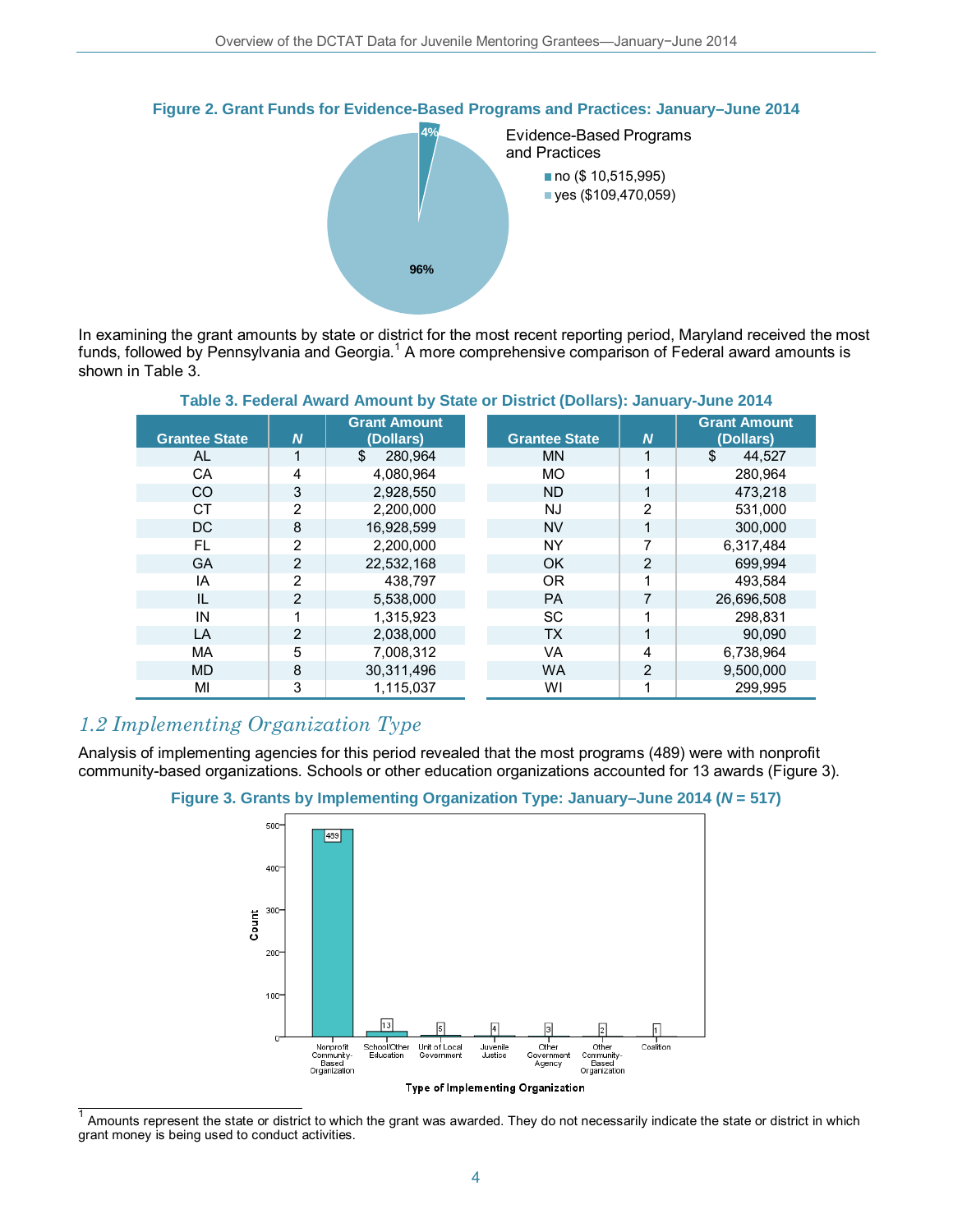# **2. Analysis of Core Measure Data from January–June 2014**

The next section presents an aggregate of performance measures data (Table 4). Of the 175,861 youth served by Juvenile Mentoring grantees, 95,031 (54 percent) were served using an evidence-based program or practice. In addition, 80 percent of eligible youth (18,483) exited programs after completing program requirements. Each grantee defines the requirements needed for a youth to complete each program. Sometimes a program cannot be completed in the 6 months represented by the reporting period. For example, in one program, youth have to complete 9 months of mentoring to be considered successful. If a youth exits such a program for any reason before 9 months of mentoring is complete, that youth is considered unsuccessful. The lack of a shorter-term definition for program completion, therefore, decreases the overall program completion rate.

Performance measures about the program mentors also were collected. During the reporting period, 15,222 new program mentors were recruited. Of the 13,218 mentors who began training, 12,376 (94 percent) successfully completed it. Moreover, 62 percent of mentors reported that they had increased knowledge of their program area. Of the 38,782 mentors in the program during the reporting period, 33,561 (87 percent) remained active mentors.

Collaboration with active partners also helps mentoring programs succeed, and 5,125 programs reported having such partners during the reporting period.

| <b>Performance Measures</b>                                                   | <b>Youth or Mentors</b> |     |
|-------------------------------------------------------------------------------|-------------------------|-----|
| Program youth served                                                          | 175.861                 |     |
| Program youth served using an evidence-based program or practice              | 95.031                  | 54% |
| Total number of youth who exited the program (successfully or unsuccessfully) | 23,159                  |     |
| Program youth who exited the program having completed program requirements    | 18.483                  | 80% |
| Program mentors recruited                                                     | 15,222                  |     |
| Number of program mentors who began training during the reporting period      | 13,218                  |     |
| Mentors successfully completing training                                      | 12,376                  | 94% |
| Number of trained program mentors                                             | 26,461                  |     |
| Mentors trained who have increased knowledge of program area                  | 16.418                  | 62% |
| Mentoring programs with active partners                                       | 5,125                   |     |
| Number of mentoring programs                                                  | 4,799                   |     |
| Total number of mentors in the program during the reporting period            | 38,782                  |     |
| Number of active mentors                                                      | 33.561                  | 87% |

### **Table 4. Performance Measures for Youth or Mentors: January–June 2014**

Figures 4–6 below represent the number of recruited mentors, active mentors, and successfully trained mentors during the reporting period since January 2012. One of the core goals of the mentoring program is having welltrained mentors or staff to provide the most benefits to the youth. Between 2012 and 2013, the number of mentors recruited and active mentors are high, compared with those numbers for the January–June 2014 reporting period. One of the reasons for this decline is because of the closing of grant programs reporting in the DCTAT.



### **Figure 4. Number of Recruited Mentors**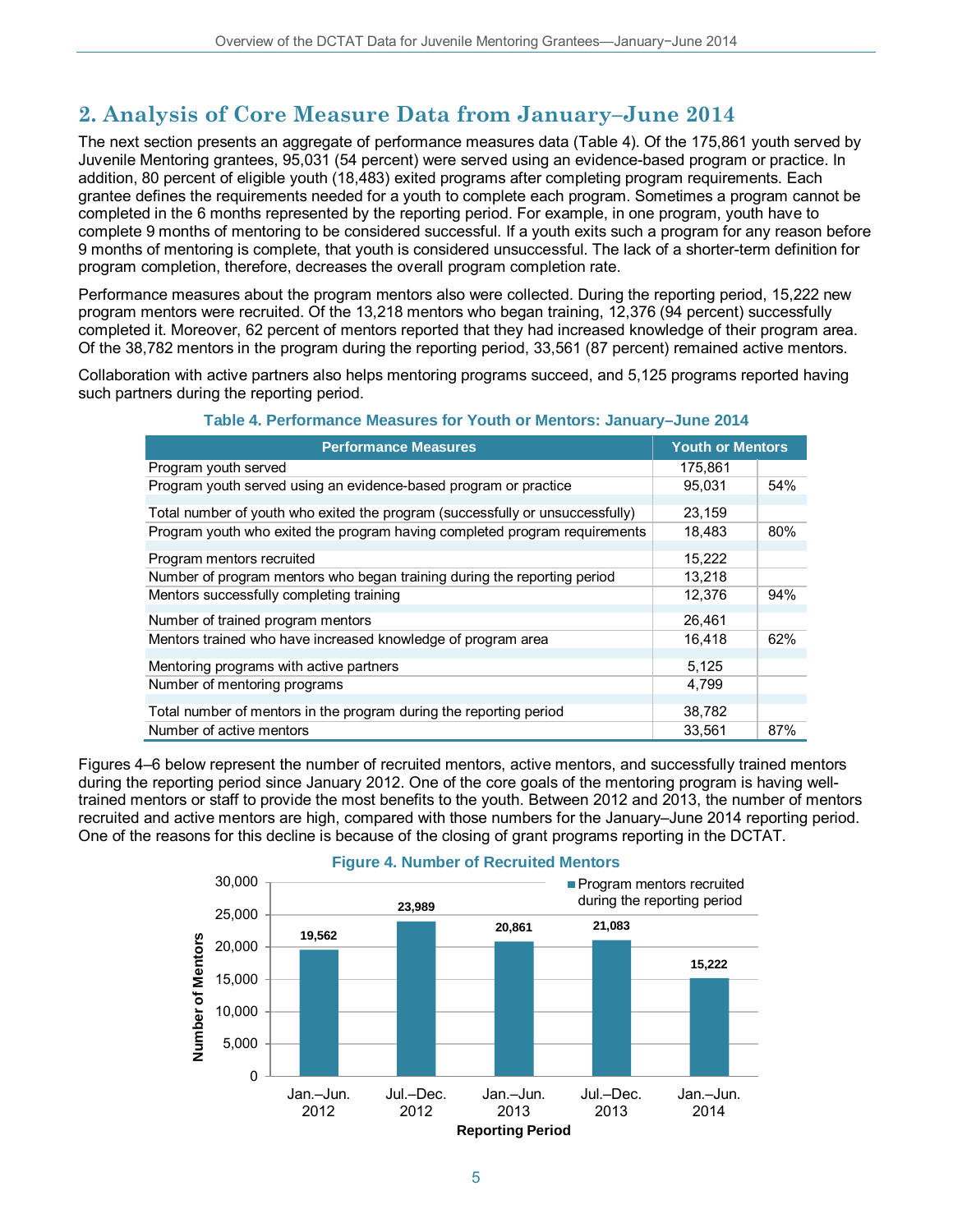

#### **Figure 5. Number of Active Mentors**



Overall, the percentage of program youth (Figure 7) who exited the program having completed all program requirements has been steady since January 2012, with a slight decline in 2014.



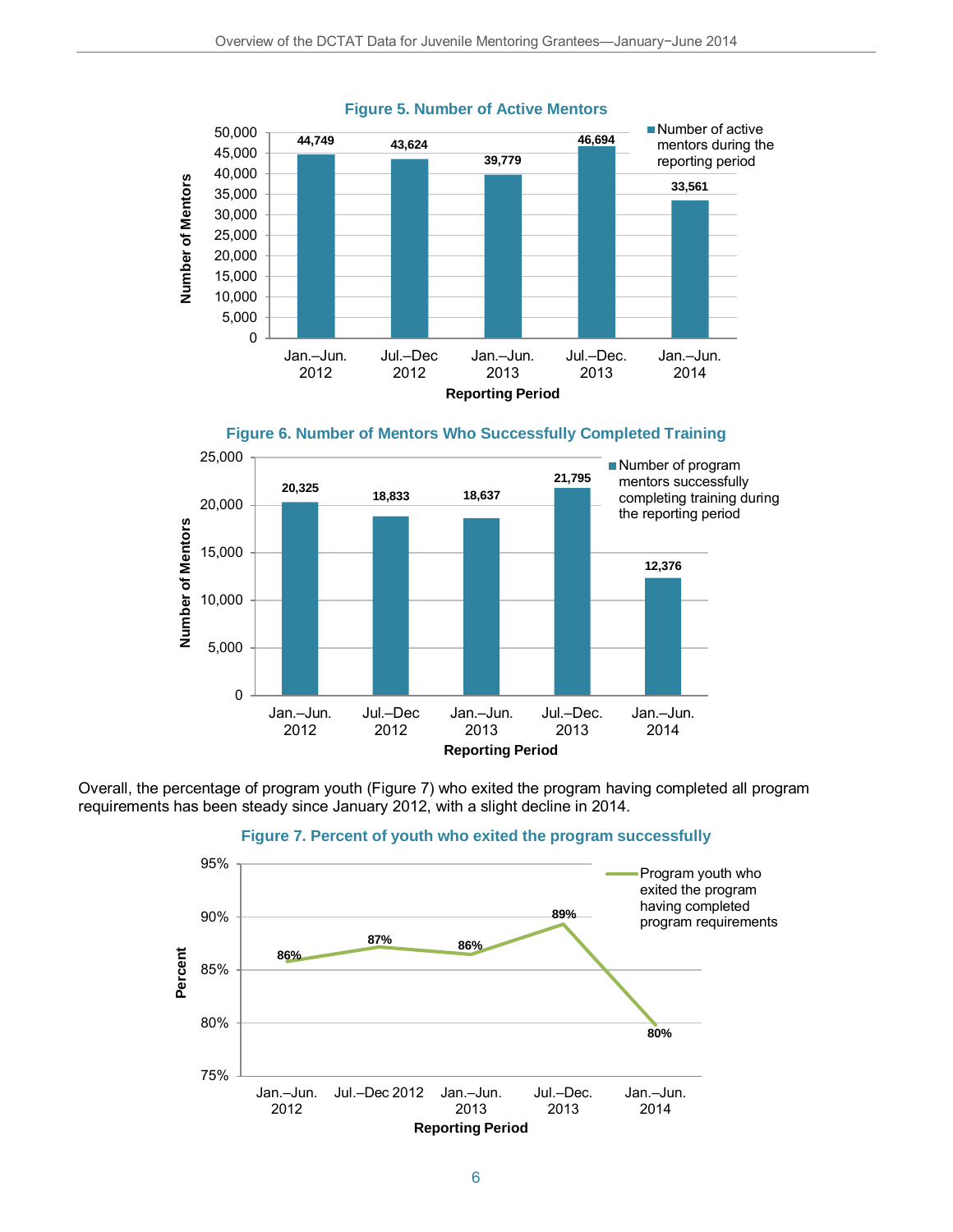Tables 5 and 6 break down the data on offending levels among the program youth served. Less than 1 percent of youth tracked had an arrest or delinquent offense while in the program, compared with 8 percent who committed an offense 6–12 months after exiting the program. The mentor retention rate for these programs is high—87 percent which is a likely contributor to a program's overall success, as defined by low rates of both offending and reoffending.

#### **Table 5. Performance Measures, Short-Term Offending Data: January–June 2014**

| <b>Performance Measure</b>                                         | <b>Data</b>              |
|--------------------------------------------------------------------|--------------------------|
| Program youth tracked for delinquent offenses (short-term outcome) | 58,378                   |
| Program youth with an arrest or delinguent offense                 | 427                      |
| Program youth committed to juvenile facility                       | 183                      |
| Program youth sentenced to adult prison                            | 26                       |
| Program youth who received another sentence                        | 107                      |
| Percent of program youth who offend                                | $< 1\%$<br>(427/58, 378) |

#### **Table 6. Performance Measures, Long-Term Offending Data for Youth Exiting Programs 6–12 Months Earlier: January–June 2014**

| <b>Performance Measure</b>                                        | <b>Data</b>    |
|-------------------------------------------------------------------|----------------|
| Program youth tracked for delinquent offenses (long-term outcome) | 393            |
| Program youth with an arrest or delinguent offense                | 31             |
| Program youth committed to juvenile facility                      | 15             |
| Program youth sentenced to adult prison                           | 0              |
| Program youth who received another sentence                       | 3              |
| Percent of program youth who offend                               | 8%<br>(31/393) |

Recidivism levels among the youth served were also low (Tables 7 and 8). Less than 1 percent committed a subsequent new offense while in the program, compared with 15 percent who committed a new offense 6-12 months after exiting the program.

#### **Table 7. Performance Measures, Short-Term Recidivism Data: January–June 2014**

| <b>Performance Measure</b>                                             | <b>Data</b>            |  |
|------------------------------------------------------------------------|------------------------|--|
| Program youth tracked for new delinguent offenses (short-term outcome) | 14,080                 |  |
| Program youth with new arrest or delinquent offense                    | 52                     |  |
| Program youth recommitted to juvenile facility                         |                        |  |
| Program youth sentenced to adult prison                                |                        |  |
| Program youth who received another sentence                            |                        |  |
| Percent of program youth who reoffend                                  | $< 1\%$<br>(52/14,080) |  |

#### **Table 8. Performance Measures, Long-Term Recidivism Data for Youth Exiting Programs 6–12 Months Earlier: January–June 2014**

| <b>Performance Measure</b>                                            | <b>Data</b>     |
|-----------------------------------------------------------------------|-----------------|
| Program youth tracked for new delinguent offenses (long-term outcome) | 133             |
| Program youth with new arrest or delinguent offense                   | 20              |
| Program youth recommitted to juvenile facility                        |                 |
| Program youth sentenced to adult prison                               |                 |
| Program youth who received another sentence                           |                 |
| Percent of program youth who reoffend                                 | 15%<br>(20/133) |